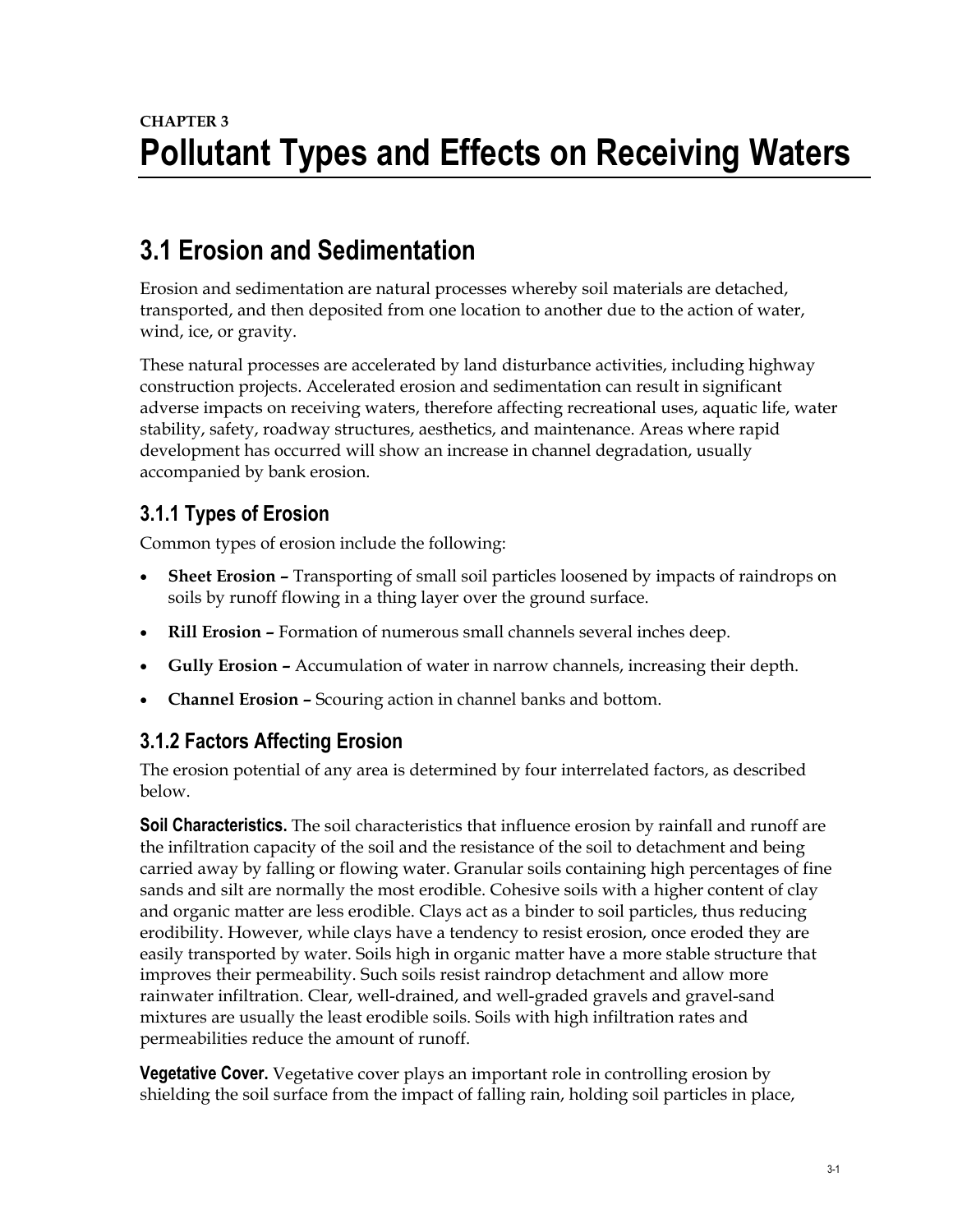maintaining the soil's capacity to absorb water, slowing the velocity of runoff, and removing subsurface water between rainfalls through the process of evapotranspiration.

**Topography.** The size, shape, and slope characteristics of a watershed influence the amount and rate of runoff. As both slope length and gradient increase, the potential for erosion is magnified.

**Climate.** The frequency, intensity, and duration of rainfall are fundamental factors in determining the amount of runoff produced from a given area. As both the volume and velocity of runoff increase, the capacity of runoff to detach and transport soil particles also increases. Where storms are frequent, intense, or of long duration, erosion risks are high. Seasonal changes in temperature, as well as variations in rainfall, help to define the high erosion risk period for the year. When precipitation falls as snow, erosion will take place. However, in the spring, the melting snow produces runoff that increases erosion hazards. If the ground is still partially frozen, its absorptive capacity is reduced. Frozen soils are relatively erosion-resistant. However, soils with high moisture content are subject to uplift by freezing action and are usually easily eroded upon thawing.

# **3.2 Pollutant Types and Sources**

The main pollutant resulting from erosion is sediment. Sediments are typically present in inorganic form as silt, clay, or sand particles, and in organic form as fine particulates. Less common pollutants are metals, or nutrients such as nitrogen or phosphorus, associated with minerals exposed by erosion or excavated during construction activities.

Other potential pollutants, not associated with erosion, are chemicals that are used and stored at construction sites. Table 3-1 lists pollutants that may be present during highway construction activities.

| <b>Construction Site Pollutants</b> |                                                                                                                                                                           |  |  |  |
|-------------------------------------|---------------------------------------------------------------------------------------------------------------------------------------------------------------------------|--|--|--|
| <b>Source</b>                       | <b>Pollutants</b>                                                                                                                                                         |  |  |  |
| Adhesives                           | Phenols, Formaldehydes, Asbestos, Benzene, Naphthalene                                                                                                                    |  |  |  |
| Cleaners                            | Metals, Acidity, Alkalinity, Chromium                                                                                                                                     |  |  |  |
| Plumbing                            | Lead, Copper, Zinc, Tin.                                                                                                                                                  |  |  |  |
| Painting                            | VOCs, Metals, Phenolics, Mineral Spirits                                                                                                                                  |  |  |  |
| Woods                               | BOD, Formaldehyde, Copper, Creosote                                                                                                                                       |  |  |  |
| Masonry/Concrete                    | Acidity, Sediments, Metals, Asbestos                                                                                                                                      |  |  |  |
| Demolition                          | Asbestos, Aluminum, Zinc, Dusts                                                                                                                                           |  |  |  |
| Yard O & M                          | Oils, Grease, Coolants, Benzene and derivatives, Vinyl Chloride, Metals, BOD, Sediments,<br>Disinfectants, Sodium Arsenite, Dinitro compounds, Rodenticides, Insecticides |  |  |  |
| Landscaping and<br>Earthmoving      | Pesticides, Herbicides, Fertilizers, Nutrients, BOD, Acidity, Alkalinity, Metals, Sulfur, Aluminum<br>Sulfate                                                             |  |  |  |
| Materials Storage                   | Spills, Leaks, Dusts, Sediments                                                                                                                                           |  |  |  |

**TABLE 3-1**

Source: Adapted from *California Storm Water Best Management Practice Construction Handbook* (30).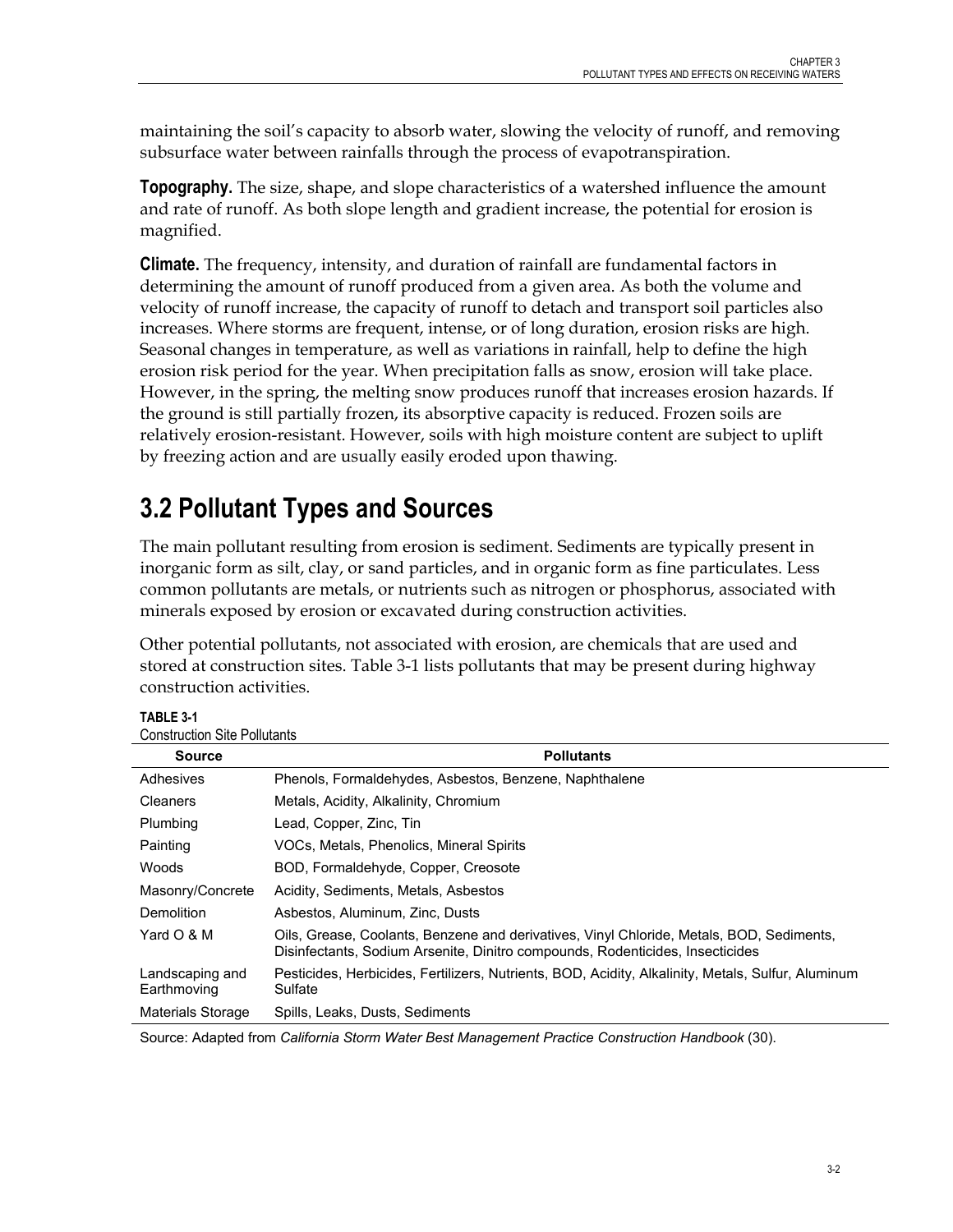# **3.3 Effects of Receiving Waters**

A direct effect of sediments discharged into receiving waters is the increase in turbidity due to the increase in concentration of suspended solids. Increase in turbidity will result in higher costs for water treatment and will affect aquatic biota by reducing the photosynthetic activity. An increase in suspended solids can damage water supplies and will affect feeding and nesting habits of creatures in the receiving waters.

An indirect effect of erosion is the deposition of sediments in a stream's channel bottom, which will lower the survival of fish eggs, damage bottom organisms, and destroy aquatic plants. Sediments reduce the oxygen in the water, deteriorate the health of fish and other aquatic creatures, and endanger survival of aquatic organisms. Excess sediments will accumulate in reservoirs and ponds, reducing their storage volume and potentially causing flood damages.

# **3.4 Highway Runoff**

Operation of the highway system produces pollutants that are transported by runoff and cause adverse impacts to receiving waters. The Federal Highway Administration (FHWA) has sponsored significant research to determine highway runoff pollutant types and sources, impacts to receiving waters, and methods to estimate those impacts. Some of the findings of FHWA's research are summarized in this section.

## **3.4.1 Factors Affecting Pollutant Types and Concentrations**

The types and concentration of pollutants present in highway runoff are affected by many factors, including the following:

- Traffic characteristics
- Climatic conditions
- Maintenance practices
- Surrounding land use
- Pavement characteristics
- Vegetation types on the right of way
- Institutional characteristics (i.e., litter laws, speed limit enforcement, and car emission regulations)

The FHWA has assigned levels of importance (low, medium, high) to various factors that affect the characteristics of highway runoff, as listed in Table 3-2.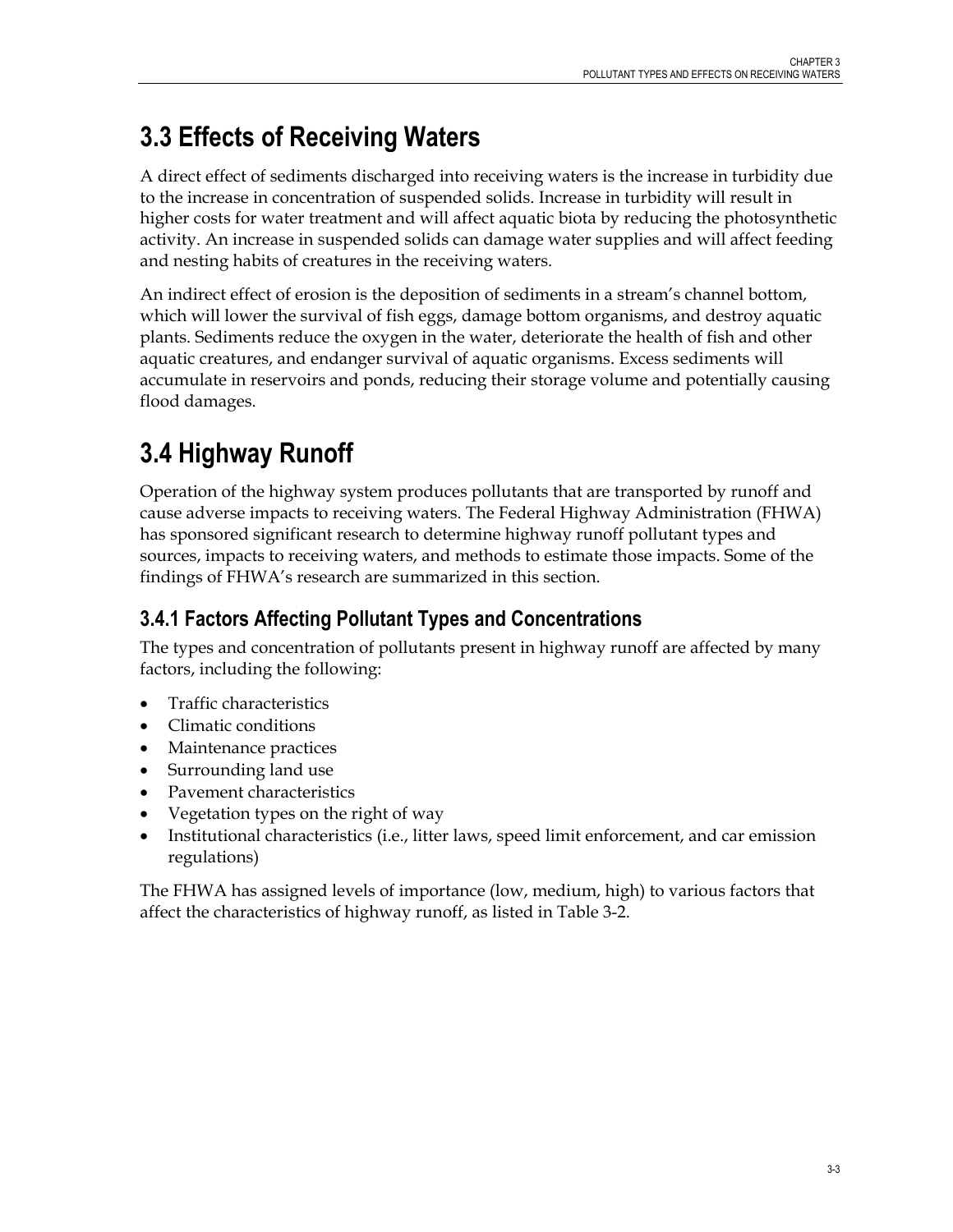| <b>Factor</b>                    | High | <b>Medium</b> | Low |
|----------------------------------|------|---------------|-----|
| Climatic conditions              | X    |               |     |
| <b>Pavement Quantity</b>         | X    |               |     |
| Right-of-Way Vegetation          | X    |               |     |
| Average Daily Traffic (ADT)      | X    |               |     |
| Surrounding Land Use             | X    |               |     |
| <b>Highway Drainage Features</b> | X    |               |     |
| <b>Atmospheric Deposition</b>    |      | X             |     |
| <b>Highway Configuration</b>     |      | X             |     |
| Pavement Composition/Condition   |      | X             |     |
| Vehicular Inputs                 |      | X             |     |
| <b>Maintenance Practices</b>     |      | X             |     |
| <b>Highway Design</b>            |      |               | X   |
| Institutional Characteristics    |      |               | X   |

### **TABLE 3-2**

Factors Affecting Highway Runoff Characteristics

Traffic density has been suggested as one of the main factors affecting highway runoff. However, studies have not shown a direct correlation between Average Daily Traffic (ADT) and pollutant concentrations. ADT is certainly a very important factor, but it does not seem to dominate over the combined effects of the other factors.

One factor that has a major influence on highway runoff characteristics is the surrounding land use. Major differences occur between highways in urban areas versus highways in rural areas. An ADT of 30,000 vehicles per day is used to distinguish between urban, rural urban, and rural highways. Highway runoff characteristics are similar to those of urban runoff. Common pollutants found in highway runoff, as well as their sources, are listed in Table 3-3.

| <b>OUGLOUS OF OUTHINGLE HIGHWAY E UNIQUITIES</b>                                                             |  |  |  |  |
|--------------------------------------------------------------------------------------------------------------|--|--|--|--|
| <b>Source</b>                                                                                                |  |  |  |  |
| Pavement wear, vehicles, atmosphere, maintenance                                                             |  |  |  |  |
| Atmosphere, roadside fertilizer application                                                                  |  |  |  |  |
| Leaded gasoline, tire wear, oil and grease, bearing wear                                                     |  |  |  |  |
| Tire wear, motor oil, grease                                                                                 |  |  |  |  |
| Autobody rust, steel highway structures, engine parts                                                        |  |  |  |  |
| Metal plating, bearing and bushing wear, moving engine parts, brake lining<br>wear, fungicides, insecticides |  |  |  |  |
| Tire wear, insecticide application                                                                           |  |  |  |  |
|                                                                                                              |  |  |  |  |

**TABLE 3-3** Sources of Common Highway Pollutants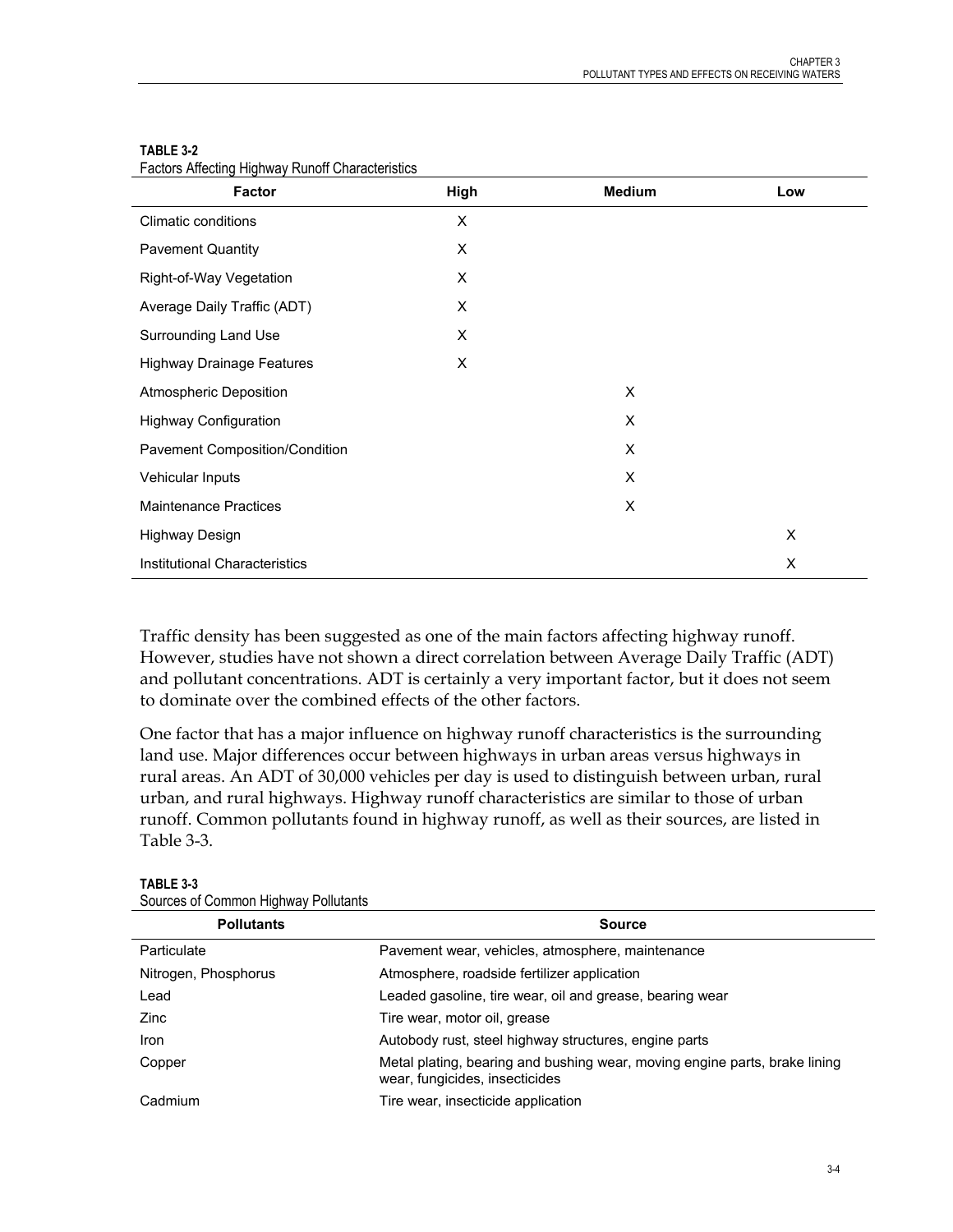| <b>Source</b>                                                                                  |
|------------------------------------------------------------------------------------------------|
| Metal plating, moving engine parts, brake lining wear                                          |
| Fuels, oils, metal plating, bushing wear, brake lining wear, asphalt paving                    |
| Moving engine parts                                                                            |
| Exhaust                                                                                        |
| Anticake compound used to keep deicing salt granular                                           |
| Deicing salts, grease                                                                          |
| Spills, leaks, oils, antifreeze and hydraulic fluids, asphalt surface leachate                 |
| Spraying of highway ROW, background atmospheric deposition, PCB catalyst<br>in synthetic tires |
| Soil, litter, bird droppings, trucks hauling livestock and stockyard waste                     |
| Tire wear                                                                                      |
| Clutch and brake lining wear                                                                   |
|                                                                                                |

#### **TABLE 3-3**

Sources of Common Highway Pollutants

Source: *Sources and Migration of Highway Runoff Pollutants* (3).

As part of the FHWA research, highway runoff from 31 sites (including one site in Denver on I-25) and from 993 storm events was evaluated. Event Mean Concentrations (EMCs) were determined for common and significant highway pollutants in both urban (ADT>30,000) and rural (ADT<30,000) areas. Median EMC concentrations, designated as the site median, are shown in Table 3-4. The median site (50<sup>th</sup> percentile) provides the most probable value for the site median concentration.

| <b>Pollutant</b>                 | ADT<30,000 | ADT>30,000 |
|----------------------------------|------------|------------|
| <b>Total Suspended Solids</b>    | 41         | 142        |
| <b>Volatile Suspended Solids</b> | 12         | 39         |
| <b>Total Organic Carbon</b>      | 8          | 25         |
| Chemical Oxygen Demand           | 49         | 114        |
| Nitrate plus Nitrite             | 0.46       | 0.76       |
| Total Kjeldahl Nitrogen          | 0.87       | 1.83       |
| <b>Total Phosphorus</b>          | 0.16       | 0.40       |
| Copper                           | 0.022      | 0.054      |
| Lead                             | 0.080      | 0.400      |
| Zinc                             | 0.080      | 0.329      |

### Median EMC Concentrations (mg/l)

**TABLE 3-4**

Source: Pollutant Loadings and Impacts from Highway Stormwater Runoff (5).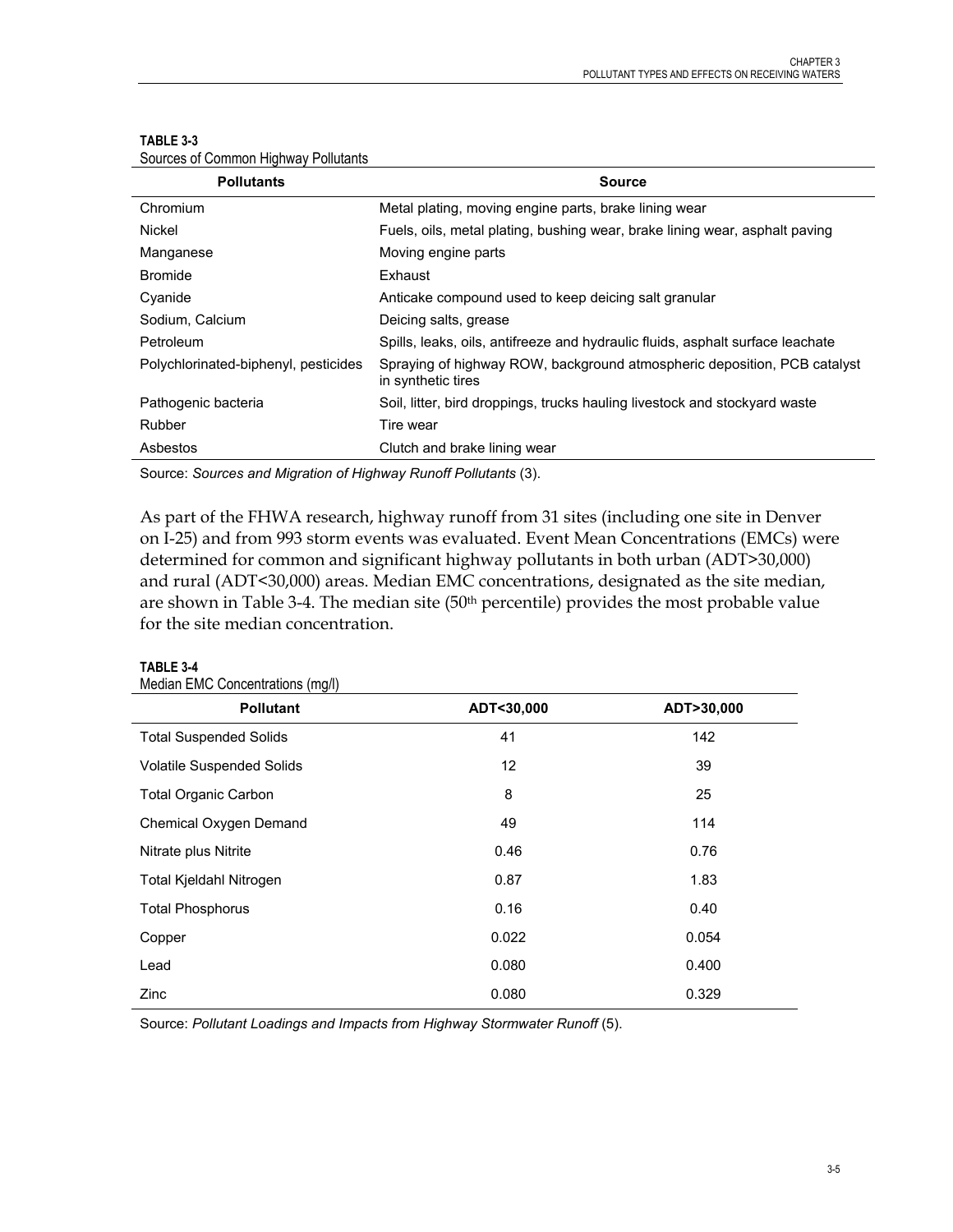## **3.4.2 Effects of Highway Runoff on Receiving Waters**

Three sites were selected during the FHWA research to determine impacts of highway runoff on receiving waters. Two of the sites represented highway discharges into streams, while the third site represented discharges into a lake. All sites represented highway systems with low to medium traffic volume (ADT<30,000) and no curb and gutter drainage design. This type of highway system is typical of the majority of CDOT highways. The study at each site included highway runoff flow measures, wet weather monitoring, sediment and vegetation sampling, and biological assessment.

The study concluded that highway runoff from "low to medium traffic volume (ADT<30,000) rural highways exert minimal to no impact on the aquatic components of most receiving waters." Specific conclusions applicable to the studied sites are as follows:

- Annual pollutant loads from highways were low compared to loads from entire watersheds.
- There were no significant violations of state water quality standards or EPA acute criteria at any of the sites during discrete storm events.
- No discernible trends or consistently elevated accumulations of pollutants in sediments were observed at the two stream sites.
- At the lake site, direct discharge of highway runoff from the bridge deck scupper drains caused a localized increase in metals and salts in near shore (i.e., near the bridge) sediments and cattails. It can be inferred from the quarterly benthos sampling and insitu flow-through bioassays at this site that the impact is minimal.
- Of five species (mayfly, isopod, water flea, gammarid, and fathead minnow) used in the acute laboratory bioassays, only the gammiarid exhibited a toxic response to undiluted highway runoff. Two week (chronic) algal assays did demonstrate reduced growth for Selenastrum exposed to undiluted runoff compared to controls. Dilution effects were not determined in the laboratory bioassays. Flow-through in-situ bioassays at the lake site, where dilution occurred naturally, did not indicate an impact for six species.

## **3.4.3 Procedures to Estimate Impacts on Receiving Waters**

The NPDES stormwater regulation does not require at this time that stormwater discharges meet a certain numeric water quality standard. Therefore, a quantitative water quality analysis will be necessary on very few CDOT projects, and should only be completed when required by a regulatory agency or when deemed necessary by the designer.

FHWA developed a procedure to perform quantitative water quality analyses. This procedure is described in FHWA's publication *Pollutant Loadings and Impacts from Highway Stormwater Runoff* (5). To apply the procedure, the following site and highway characteristics data are needed:

- Drainage area
- Rainfall
- Average Daily Traffic (ADT)
- Dissolved pollutant concentration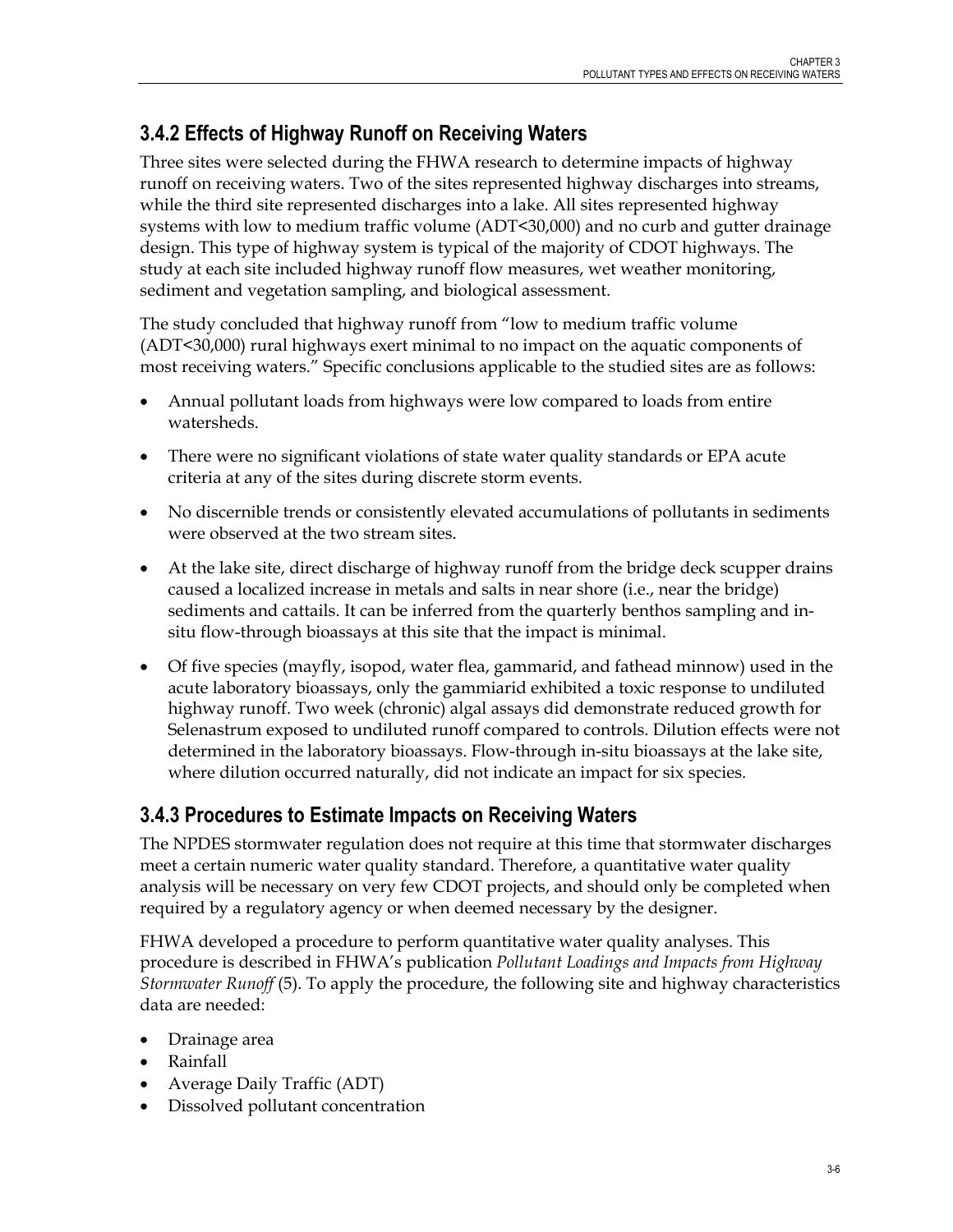- Target receiving water concentration
- Stream flow

Application of the predictive procedure, whether the discharge is into a stream or a lake, is not complicated. Site and highway characteristic data are gathered, highway runoff water quantity and quality calculations are performed, and impacts to the receiving water are estimated. The procedure allows for computation of the following:

- Average number of storms per year
- Highway runoff rate and volume
- Ratio of highway runoff to stream runoff
- Pollutant mean event concentration
- Pollutant mass loads
- Once in three year stream pollutant concentration
- Average lake phosphorus concentration

The procedure estimates the once in three year stream pollutant concentration, which is then compared with EPA's acute criteria and National Urban Runoff Program threshold effect level. If the ratio of the predicted pollutant concentration to EPA's acute criteria is less than 0.75, it is unlikely that a toxicity problem exists. If the ratio is greater than 5, then interception of the pollutant will be required and BMPs should be considered.

For lake impact analysis, if the predicted phosphorus load from the highway is less than  $0.01 \,\mathrm{mg}/l$ , it is unlikely that any adverse impacts will be experienced. If the predicted phosphorus concentration is greater than 0.02 mg/l, BMPs should be considered.

BMPs used to improve highway runoff quality are described in section 5.3 of this guide.

## **3.5 Highway Maintenance Practices**

Highway maintenance practices have the potential for resulting in adverse impacts to receiving waters. Highway maintenance practices need to be identified, and their effects determined, so that appropriate BMPs can be established and impacts to receiving waters can be minimized. FHWA has performed research in this area. This section summarizes FHWA's findings.

Highway maintenance practices can be classified according to their potential to impact water quality. Type I refers to practices that will have a probable impact on receiving waters, Type II are practices that have a possible impact, and Type III are practices that have no probable impact. Typical highway maintenance practices, as they relate to each of the three types described above, are listed in Table 3-5.